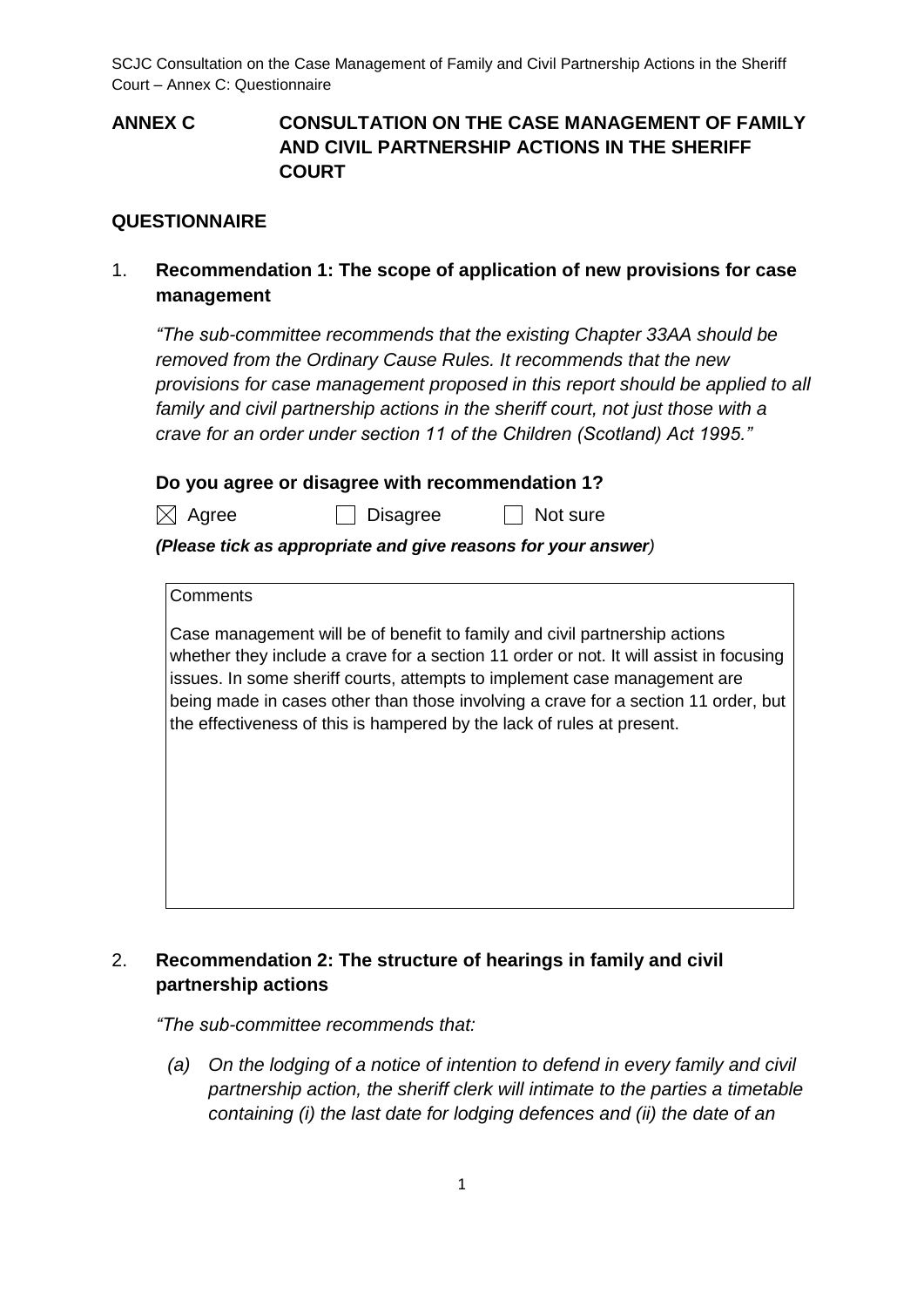*"initial" case management hearing. An options hearing will no longer be held in family and civil partnership actions.* 

- *(b) Defences should be lodged within 14 days of the expiry of the period of notice. The initial case management hearing should take place no earlier than 4 weeks and no later than 8 weeks after the expiry of the period of notice.*
- *(c) Only the initial writ and defences are required for the initial case management hearing, and only agents will need to attend, unless a party is not represented. The sheriff may conduct the hearing by conference call, in chambers, or in a court room, as appropriate.*
- *(d) The initial case management hearing may be continued once, on cause shown, for a period not exceeding 28 days.*
- *(e) Where on the lodging of a notice of intention to defend the defender opposes a section 11 crave, or seeks a section 11 order which is not craved by the pursuer, a child welfare hearing will not normally be fixed until the initial case management hearing has taken place. An earlier child welfare hearing – i.e. before the initial case management hearing – may be fixed on the motion of any party or on the sheriff's own motion.*
- *(f) The initial case management hearing will function as a triage hearing. The sheriff will seek to establish whether the case is (i) of a complex, or potentially high-conflict, nature which will require proactive judicial case management leading up to a proof ("the proof track"); or (ii) a more straightforward case where the issues in dispute appear to be capable of being resolved by a series of child welfare hearings without the need for a proof ("the fast track").*
- *(g) In a case allocated to the proof track, the sheriff will fix a full case management hearing to take place as close as possible to 28 days after the initial case management hearing (or continued initial case management hearing). The interlocutor fixing the full case management hearing could give the last date for adjustment; the last date for the lodging of any note of the basis of preliminary pleas; and the last date for the lodging of a certified copy of the record. The sheriff may order parties to take such other steps prior to the full case management hearing as considered necessary. In some cases, this may include a pre-hearing conference and the preparation of a joint minute. There may of course be some cases allocated to the proof track which will also require child welfare hearings. This will still be possible.*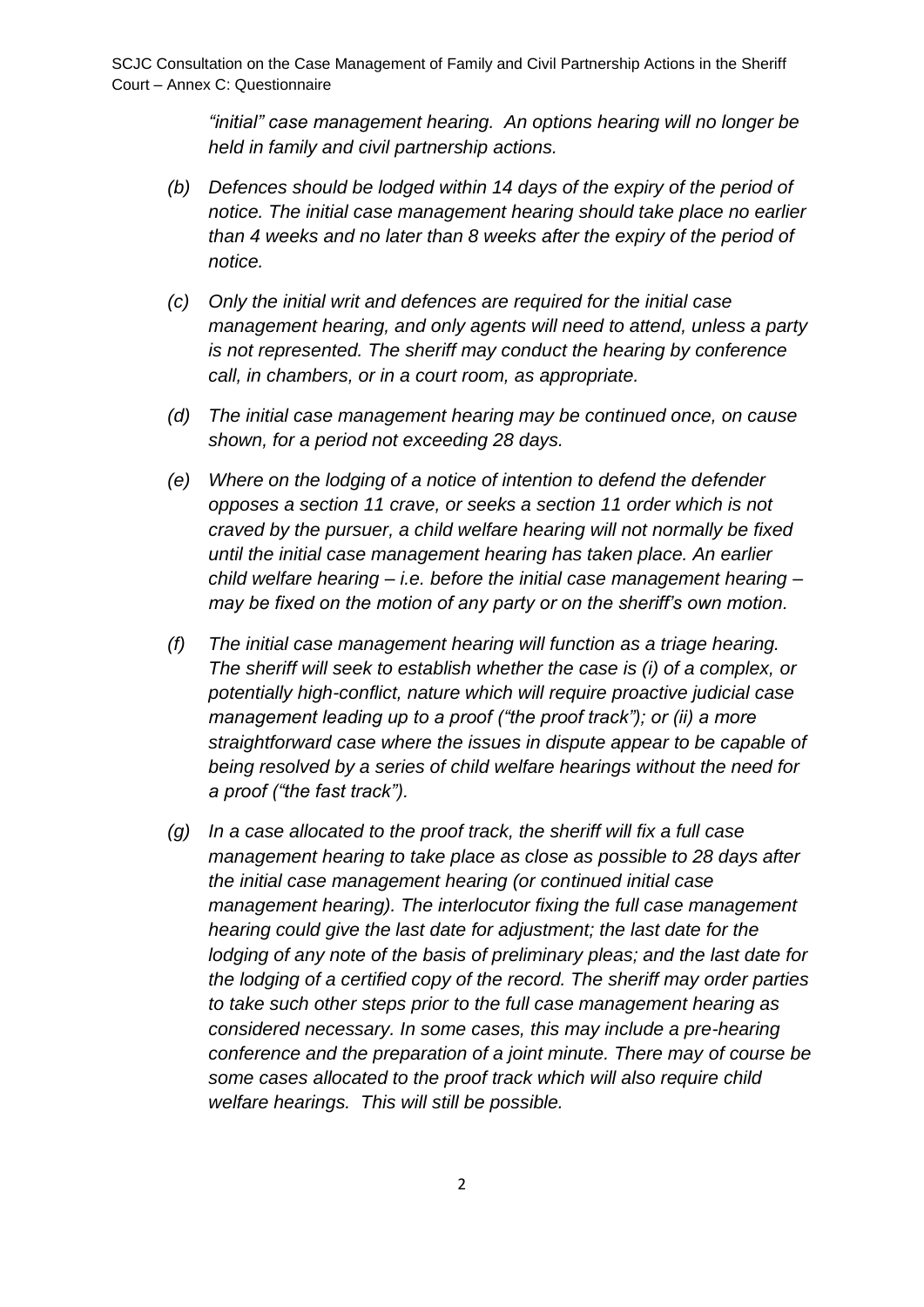- *(h) In a case allocated to the fast track, the sheriff will fix a date for the child welfare wearing and a date for a full case management hearing. The child welfare hearing will be fixed on the first suitable court day after the initial case management hearing, unless one has already been fixed. The full case management hearing will be fixed for a date no later than 6 months after the initial case management hearing. It may become apparent, in the course of the series of child welfare hearings, that*  matters are not likely to be resolved by that means. In those cases, it will *be open to the sheriff to bring forward the full case management hearing to an earlier date, so that time is not lost.*
- *(i) On the sheriff's own motion, or on the motion of any party, a case may move between the two tracks where necessary.*
- *(j) The rules should allow for the full case management hearing to be continued. It is quite possible that some cases will require more than one case management hearing to ensure that the parties are ready for proof.*
- *(k) The "initial" or "full" case management hearing should not be combined with the child welfare hearing. The two hearings have distinct purposes which should not be merged. The child welfare hearing should be retained as a separate hearing that focusses solely on what is best for the child.*
- *(l) Where a proof or proof before answer is allowed, the date should not be fixed until the sheriff, at a case management hearing, is fully satisfied that the matter is ready to proceed.*
- *(m) Pre-proof hearings should not be fixed in family and civil partnership actions as they come too late to be an effective case management tool. Their purpose will now be fulfilled by the case management hearing. As noted at paragraph 4.7 [of the report], pre-proof hearings will be swept away by the deletion of the existing provisions in Chapter 33AA.*
- *(n) The rules should provide that a case management hearing can only ever be discharged when an action is being sisted, to prevent the risk of actions drifting."*

### **Do you agree or disagree with recommendation 2?**

 $\Box$  Agree  $\Box$  Disagree  $\Box$  Not sure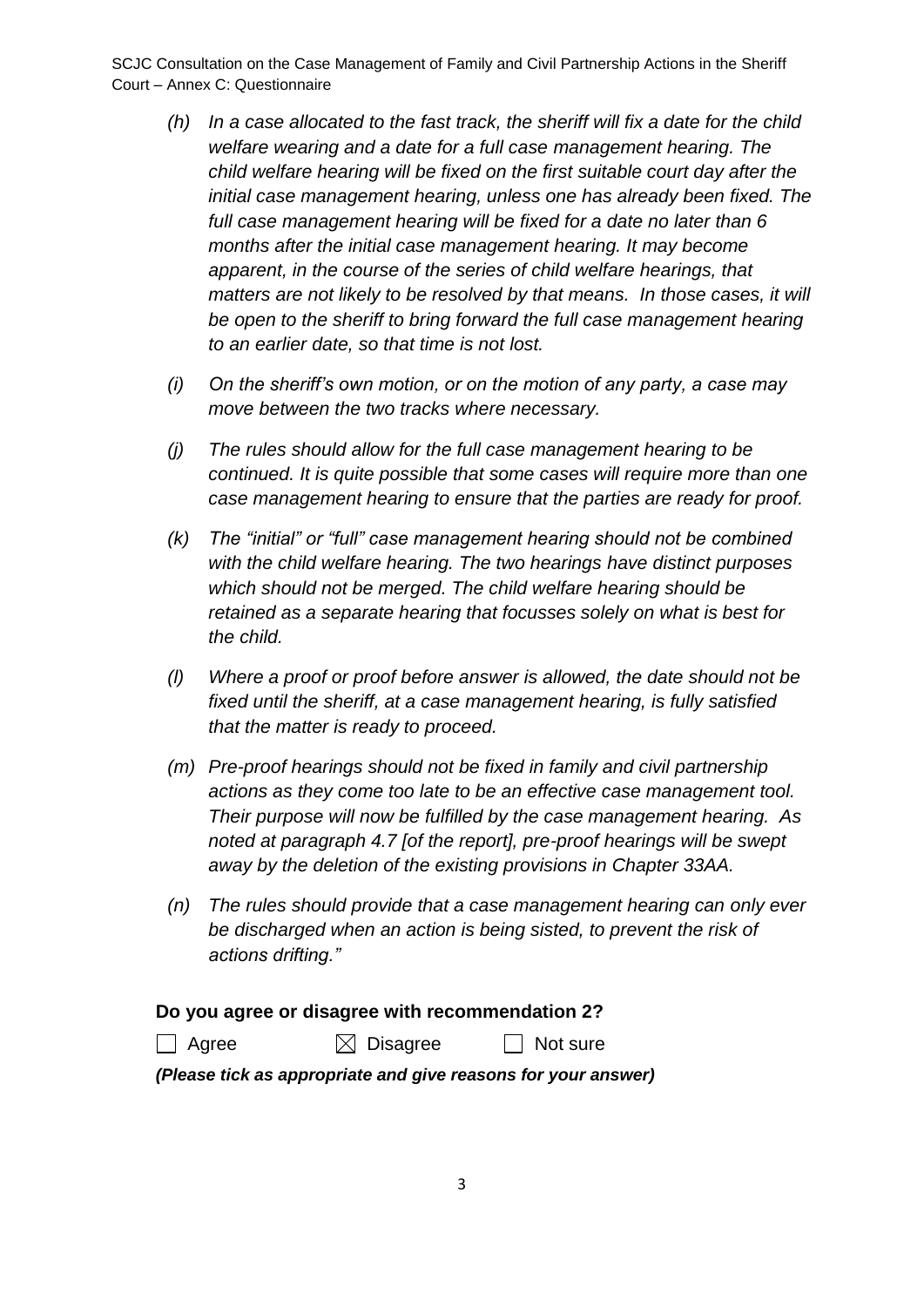We agree with parts (a), (b), (c) and (d). In relation to part (c), adjustment ought to commence when defences are lodged as this will allow both parties to update their pleadings prior to the initial case management hearing. The issues may not be fully identified in the unadjusted initial writ and defences.

In relation to part (e), we consider that a child welfare hearing ought to continue to be fixed automatically in all cases in which a section 11 order is sought. This ought to be combined with the initial case management hearing in such cases unless an earlier child welfare hearing is sought by the parties or ordered by the sheriff. It is important that the court has the earliest opportunity to address the issues raised in relation to the care arrangements for the child. An initial case management hearing at which a child welfare hearing is then fixed may not be in the interests of the child or the best use of court time.

In relation to parts (f) to (j), we do not agree with the suggestion that there be two specified 'tracks'. As noted in (h) and in recommendation 4 below a full case management hearing would in any event have to be fixed in cases in which only child welfare hearings had been assigned in order to ensure that progress is being made. It is also acknowledged that cases may have to move between the 'tracks' and that in cases which are being prepared for proof, child welfare hearings may still be taking place. A better approach may be to commence all cases with a fixed timetable running up to the full case management hearing, which timetable can then be varied on cause shown. If an early proof is considered appropriate, it ought to be possible for that to be allowed at the initial case management hearing with the timetable being varied accordingly. If it is considered more appropriate that no proof is fixed meantime and that child welfare hearings take place or that parties continue preparation, the date of the full case management hearing could be varied. This would allow flexibility whilst maintaining management of the litigation.

In relation to part (g), it is not clear whether it is envisaged that rules would be retained specifying the last date for adjusting the pleadings and lodging notes of basis of preliminary plea and lists of witnesses and productions. We consider that there should be specified time limits within the rules, subject to a motion for variation of the timetable on cause shown if considered appropriate in a particular case as noted above.

In relation to part (k), it may be more cost effective for litigants and a more efficient use of court time for case management hearings to take place on the same date as a child welfare hearing. The hearings have distinct purposes, but it would make sense for it to be possible for them to be dealt with together. Accordingly, we disagree with the recommendation insofar as it suggests that it would not be possible to do so.

In relation to part (l), an assessment of when a case is ready to proceed could vary significantly. A case will rarely be ready to proceed at the time of the case management hearing, but ought to be ready with the imposition of a timetable leading to proof. If the proof were not to be fixed until the court were fully satisfied that it was ready to proceed, significant delay could ensue. It is also in the interests of litigants to know when a final hearing will take place as it provides greater certainty as to the duration of the litigation. Accordingly, consideration of whether a proof ought to be fixed should be based on the appropriateness of that as a form of procedure and a prospective consideration of whether the parties will be ready for proof within the relevant timeframe.

In relation to part (m), we consider that a pre-proof hearing ought to be retained. This will allow the court to retain control over the management of the case in the run up to the diet of proof.

In relation to part (n), whilst we endorse the intention to prevent drift, there may be a number of good reasons why a case management hearing requires to be discharged without the action being sisted. It ought to be possible for such a hearing to be discharged on cause shown. It this then within the control of the sheriff as to whether the hearing takes place or not. A provision that the hearing can only be discharged where the action is being sisted could result in unnecessary hearings and use of court time.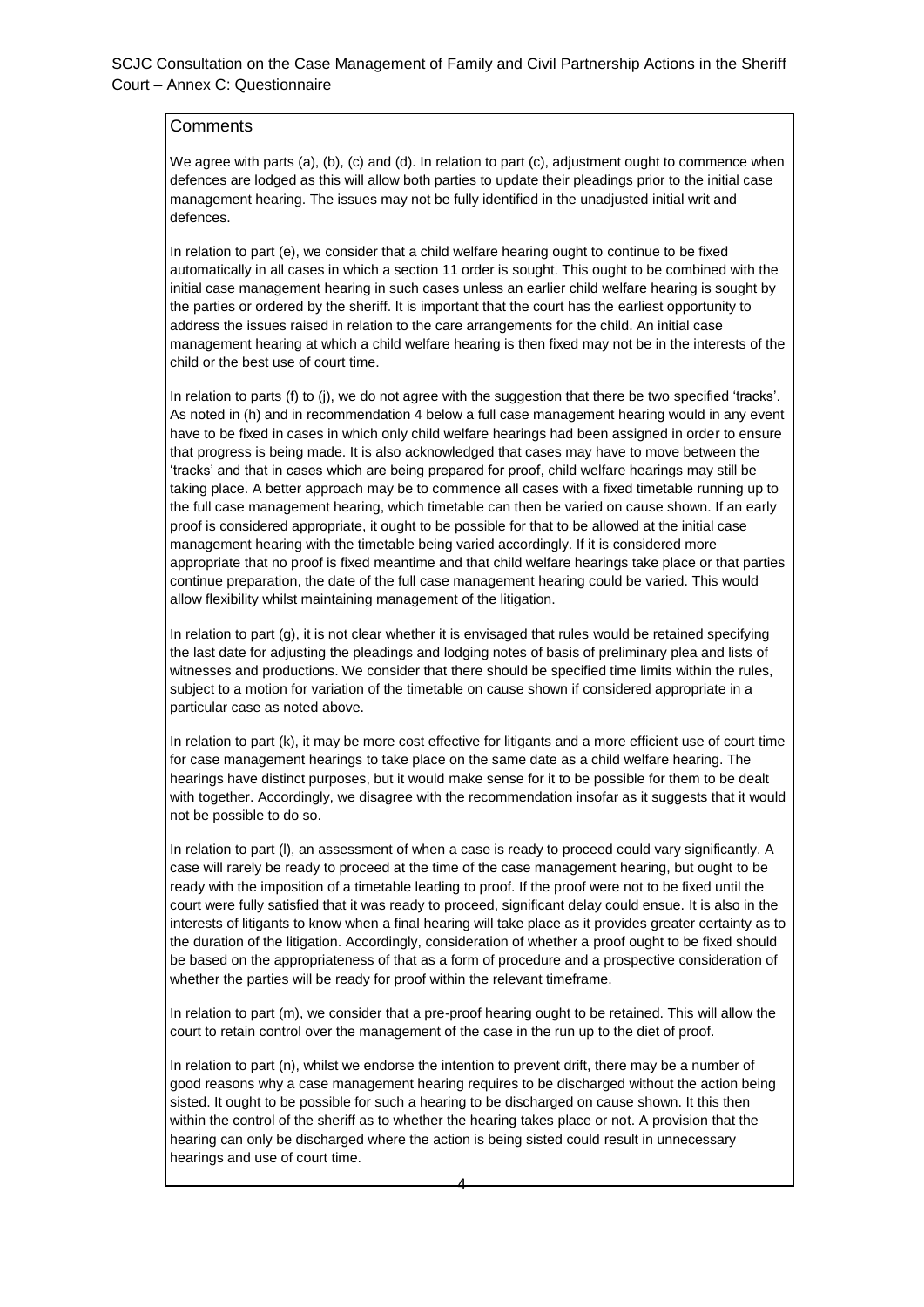### 3. **Recommendation 3: The pre-hearing conference and joint minute**

*"The sub-committee recommends that the pre-hearing conference and joint minute currently required in terms of Chapter 33AA should no longer form a mandatory step before the full case management hearing in the new case management structure. Although this is of value in more complex cases, it may be unnecessary in cases where the only matters in dispute relate to a crave for an order under section 11 of the Children (Scotland) Act 1995 or are narrow in scope. However, the sheriff should still have the option to order a pre-hearing conference (or "case management conference") and joint minute in appropriate cases."*

|  |  | Do you agree or disagree with recommendation 3? |
|--|--|-------------------------------------------------|
|--|--|-------------------------------------------------|

 $\Box$  Agree  $\Box$   $\boxtimes$  Disagree  $\Box$  Not sure

*(Please tick as appropriate and give reasons for your answer)*

#### **Comments**

The pre-hearing case conference provides an imperative for the parties to discuss the case. At present, this assists in focusing the issues at a pre-proof hearing. The joint minute of the case conference also provides the sheriff with information in advance of the pre-proof hearing as to the parties' positions. This provision ought to be retained – albeit taking place before the full case management hearing. The provision in OCR 33AA.3(3) that a party has to be available during the case conference may cause difficulties in practice – it is important that a party's representative is fully instructed for such a case conference, but equally parties' representatives may discuss on more than one occasion and take instructions in the intervening times in order to fulfil the requirements of the rule. Accordingly, an amendment of that provision may be appropriate.

# 4. **Recommendation 4: Keeping the number of child welfare hearings under review**

*"The majority of actions involving a section 11 crave do not proceed to proof and are managed by way of child welfare hearings. The sub-committee considers that the rules should not allow for a potentially open-ended series of*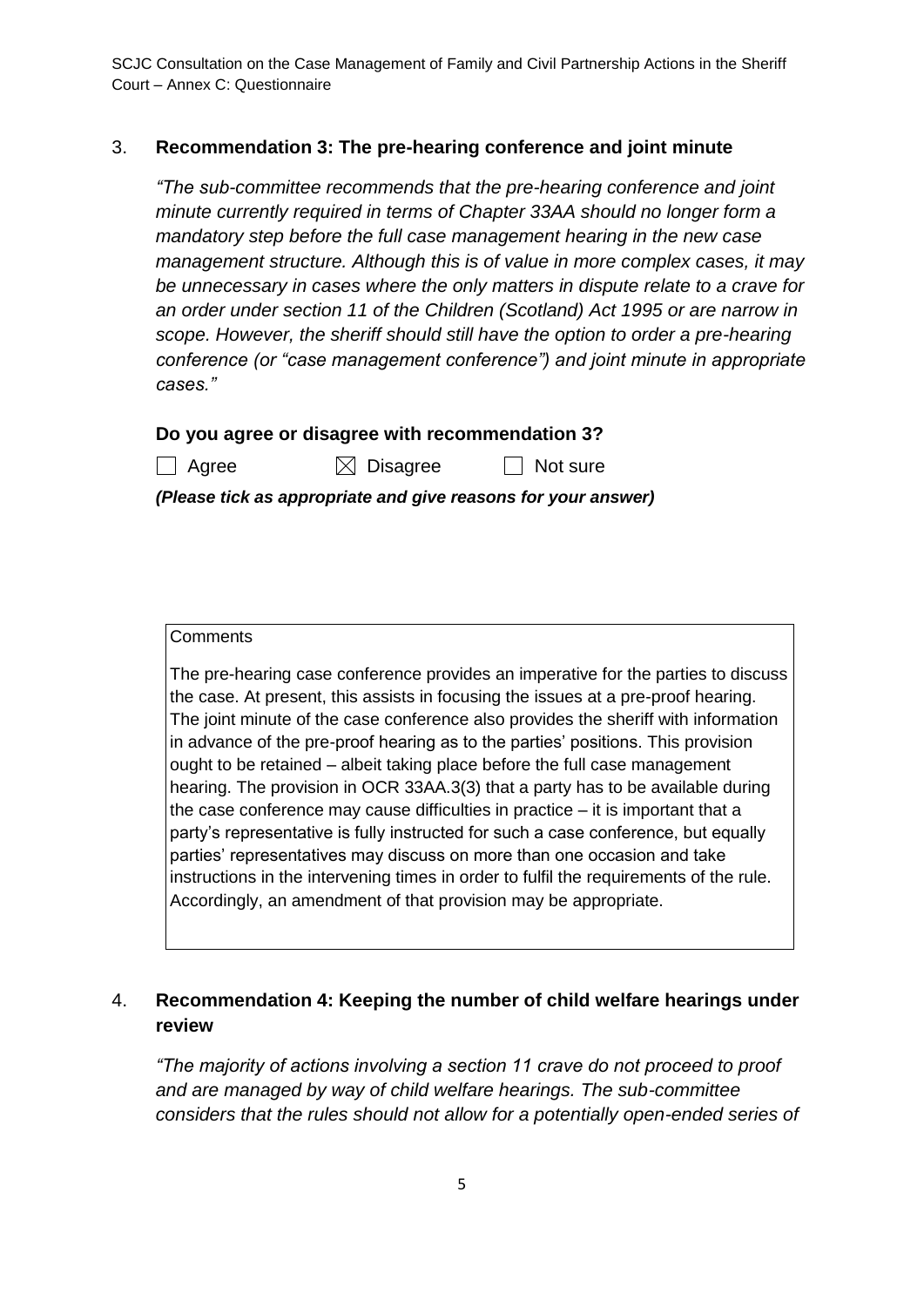*child welfare hearings in such cases because of the risk of drift and delay. Accordingly, the sub-committee recommends that:* 

- *(a) An initial case management hearing is required in all cases to allow the sheriff (i) to decide if it is appropriate for the case to proceed down the "fast track" and, if so, (ii) to fix a full case management hearing for no later than 6 months later so that cases which have not settled by that point can be "called in" for a judicial check on where the action is headed.*
- *(b) At a "full" case management hearing on the fast track, the sheriff may make such case management orders as appropriate (e.g. orders relating to the pleadings, a case management conference and joint minute, or allowing a proof and setting the case down the proof track).*
- *(c) The sheriff may also decide to allow the case to proceed by way of a further series of child welfare hearings. Where this happens, the rules should require a second full case management hearing to be fixed, again for no more than 6 months later, so that the case can be "called in" for a second time if it has still not resolved by that point.*
- *(d) Rules could also place an obligation on the parties to tell the court at the*  full case management hearing how many child welfare hearings there *have been to date, and to provide an explanation if there have been more than perhaps four or five."*

**Do you agree or disagree with recommendation 4?**

 $\Box$  Agree  $\Box$  Disagree  $\Box$  Not sure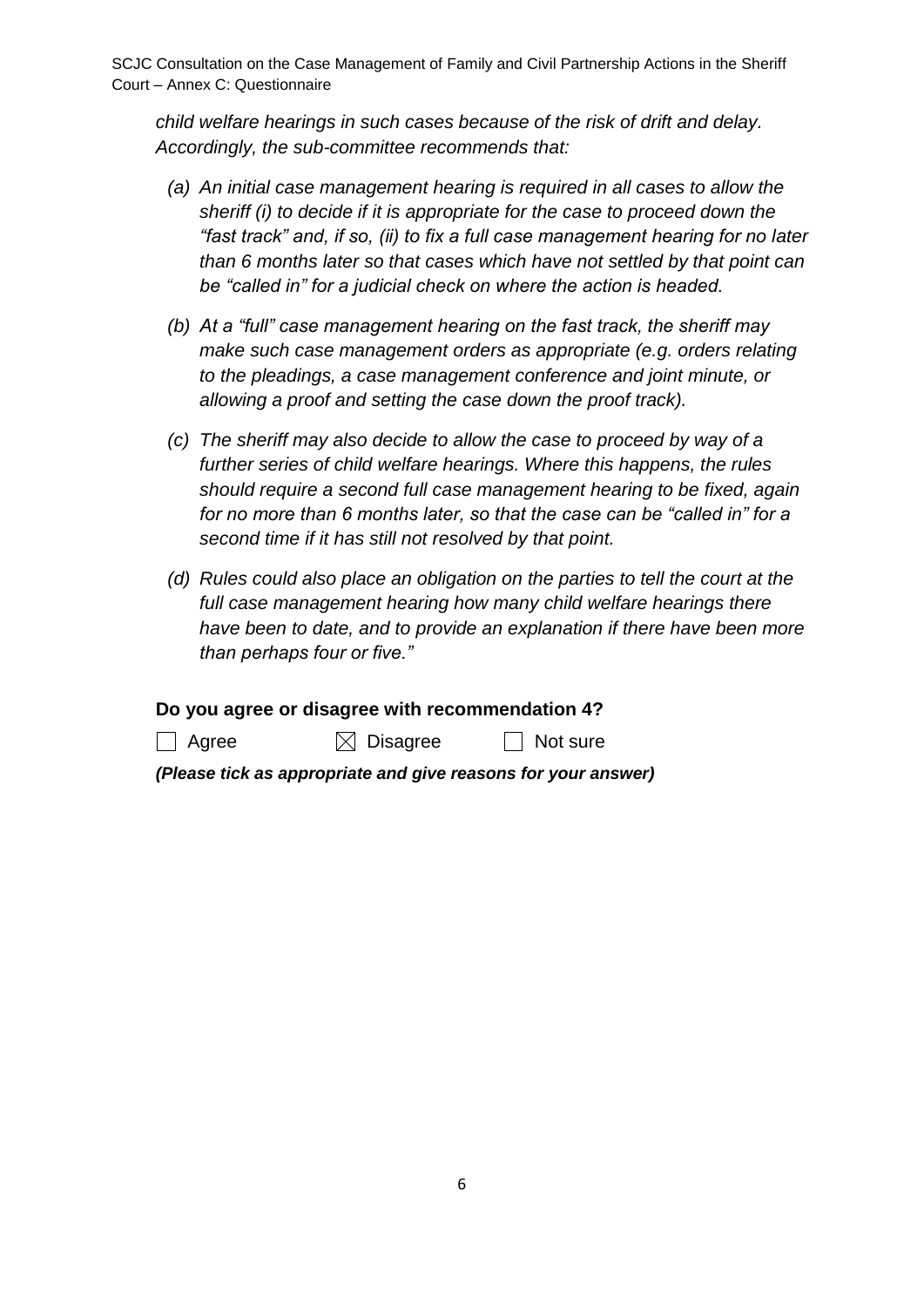#### **Comments**

We again endorse the aim of reducing drift and delay. We have set out above our views in relation to the recommendation of two 'tracks'.

In relation to part (d), the court ought to be aware of the number of child welfare hearings which have taken place from the interlocutors. If there has been judicial continuity, the sheriff will also be aware of the reason why there have been a number of hearings. Accordingly, there may be little purpose in placing such an obligation on parties. However, the aim ought to be to avoid undue delay. In the event that a proof is not fixed at a full case management hearing and the case continues to be dealt with by child welfare hearings, such a decision ought to be fully justified and address the appropriateness of that approach in the light of need to avoid such delay. In our response to the Scottish Government's consultation on the Review of Part 1 of the Children (Scotland) Act 1995, we supported the recommendation that a provision be made in primary legislation specifying that undue delay in a court case relating to the upbringing of a child is likely to affect the welfare of the child. Such a provision may be of assistance, particularly if reinforced by rules providing for effective case management and provision of the necessary court resources.

#### 5. **Recommendation 5: Sisting family and civil partnership actions**

*"The sub-committee recommends that:*

- *(a) The rules should state that family and civil partnership actions cannot be sisted indefinitely. The sheriff should have discretion to decide on a suitable duration, taking the particular circumstances into account. For example, a sist to monitor contact or to allow a party to obtain legal aid would not need to be as long as a sist to allow the parties to attend mediation or to sell an asset.*
- *(b) Sisted cases should be subject to a mandatory review by way of an administrative hearing, called a "review of sist", which only agents would need to attend. Where a case involves a party litigant, it should be made clear to the party litigant that the hearing is administrative in nature, so that they know substantive issues will not be considered. Operationally, the sub-committee acknowledged there is a limit to how far in advance the court programme will allow hearings to be fixed. This may have an impact on the duration of sist that can be granted initially.*
- *(c) The interlocutor sisting the case must specify the reason for the sist, and*  fix a date for the review of sist hearing. This will provide a procedural *focus for parties, and prevent any delay around fixing and intimating the date administratively at the expiry of the sist.*
- *(d) At the review of sist hearing, the sheriff should have the following options:*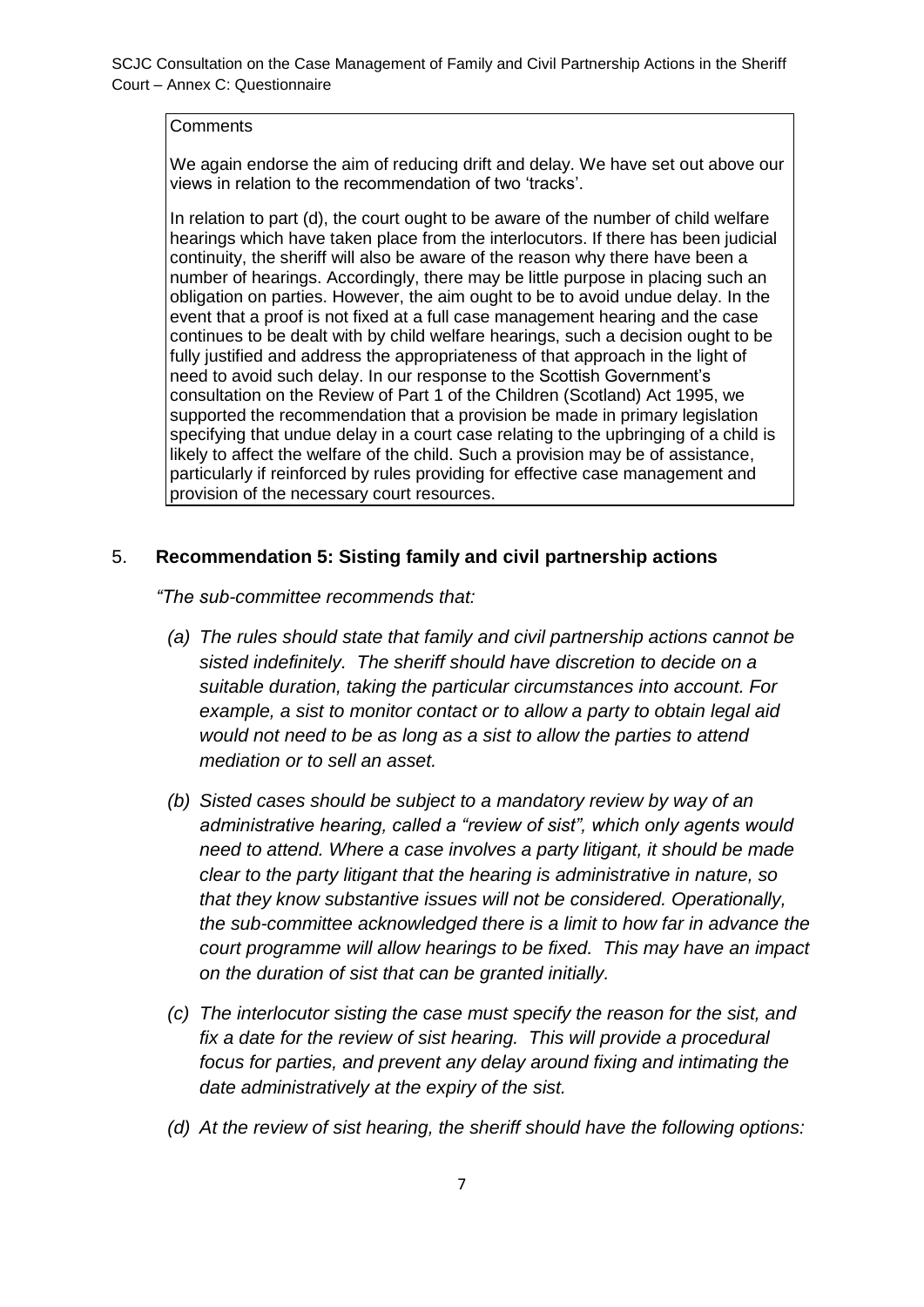- *(i) extend the sist for a defined period and fix a further review of sist hearing;*
- *(ii) recall the sist and fix either an initial case management hearing or full case management hearing (depending on the stage at which the action was initially sisted); or*
- *(iii) recall the sist and make case management orders if the case requires it.*

*The sub-committee noted that the choice between (ii) and (iii) would depend to an extent on the state of readiness of the parties, as well as the time available to the court at the review of sist hearing."* 

 $\Box$  Not sure

### **Do you agree or disagree with recommendation 5?**

| $\boxtimes$ Agree |  | <b>J</b> Disagree |  |
|-------------------|--|-------------------|--|
|-------------------|--|-------------------|--|

*(Please tick as appropriate and give reasons for your answer)*

#### **Comments**

We agree that sists in family actions should be granted for a limited time only and on the basis of specified reasons. Whilst the sist ought to be reviewed by the court, it ought to be possible for a joint motion/motion of consent to be made administratively to renew the sist on specified grounds and to discharge the review of sist hearing. This will avoid an unnecessary court hearing where there is good reason for the action to remain sisted for a further period. Similarly, where the parties are agreed that further procedure should be fixed, it ought to be possible for them to ask for that to be done administratively without the requirement for attendance at a hearing. In the event that the reasons set out for either renewing the sist or fixing further procedure are inadequate, the sheriff could of course require that a hearing takes place.

### 6. **Recommendation 6: Abbreviated pleadings**

*"The sub-committee recommends that:*

*(a) Abbreviated pleadings, rather than forms, should be adopted in family and civil partnership actions. This accords with the approach taken by the Rules Rewrite Project. The use of forms could be revisited in future years, when family and civil partnership actions come to be added to the Civil Online portal.*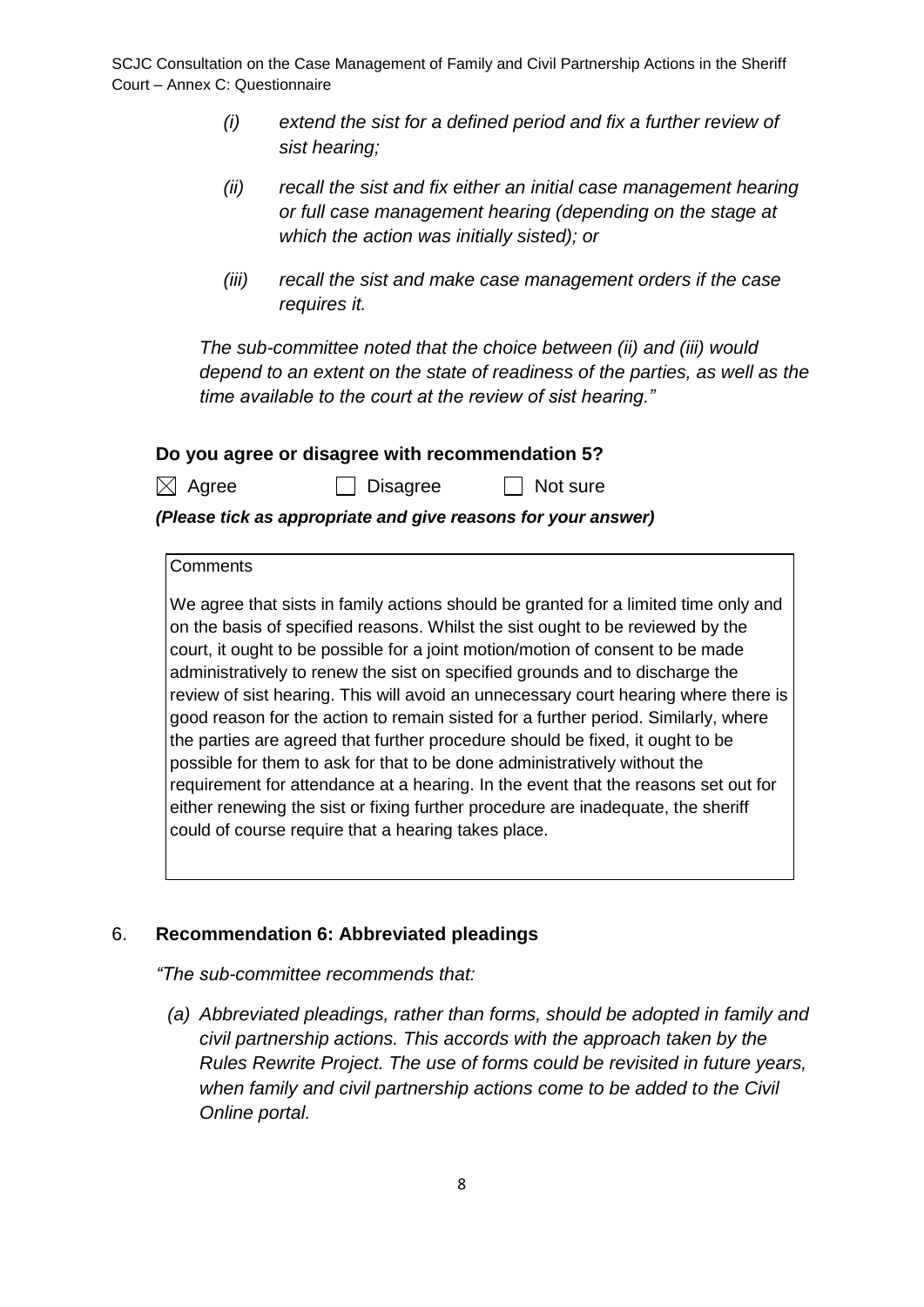*(b) Lengthy narratives should be discouraged in family and civil partnership actions, so that pleadings are more concise – along the lines of what happens in commercial actions. For example, the sub-committee noted that Practice Note No.1 of 2017 on commercial actions in the Sheriffdom of Tayside, Central and Fife states at paragraph 10 that "pleadings in traditional form are not normally required or encouraged in a commercial action, and lengthy narrative is discouraged". Similar wording is included in the Court of Session Practice Note on Commercial Actions (No 1 of 2017).* 

*However, the sub-committee noted that in commercial actions, the parties will have given each other 'fair notice' of their case before proceedings are commenced. The commercial Practice Notes contain provisions about pre-litigation communications, which are not generally exchanged in family actions. If the Committee approves this recommendation, some thought will need to be given to how best to frame any rule relating to it."* 

#### **Do you agree or disagree with recommendation 6?**

 $\Box$  Agree  $\Box$  Disagree  $\Box$  Not sure

*(Please tick as appropriate and give reasons for your answer)*

#### **Comments**

We do not agree that this is a matter appropriately dealt with by way of a rule. Pleadings ought to be concise, identify the issues in dispute and provide fair notice. It is an issue in practice that pleadings are not in the proper form, are not updated, include pleading of evidence and are long-winded and confusing. If considered necessary, this would be more appropriately dealt with in a Practice Note rather than a rule. Alternatively, it may be identified as an issue on which training and improvements in practice are required. Effective case management should also discourage verbose and unfocused pleading.

#### 7. **Recommendation 7: Witness lists**

*"The sub-committee recommends that parties should be asked to state (in brief general terms) on the witness list what each witness is going to speak to. This would enable the sheriff to consider whether the witnesses will all speak to issues that remain in dispute (i.e. are relevant) and whether there would be scope to agree some of the evidence. This would give the sheriff greater control*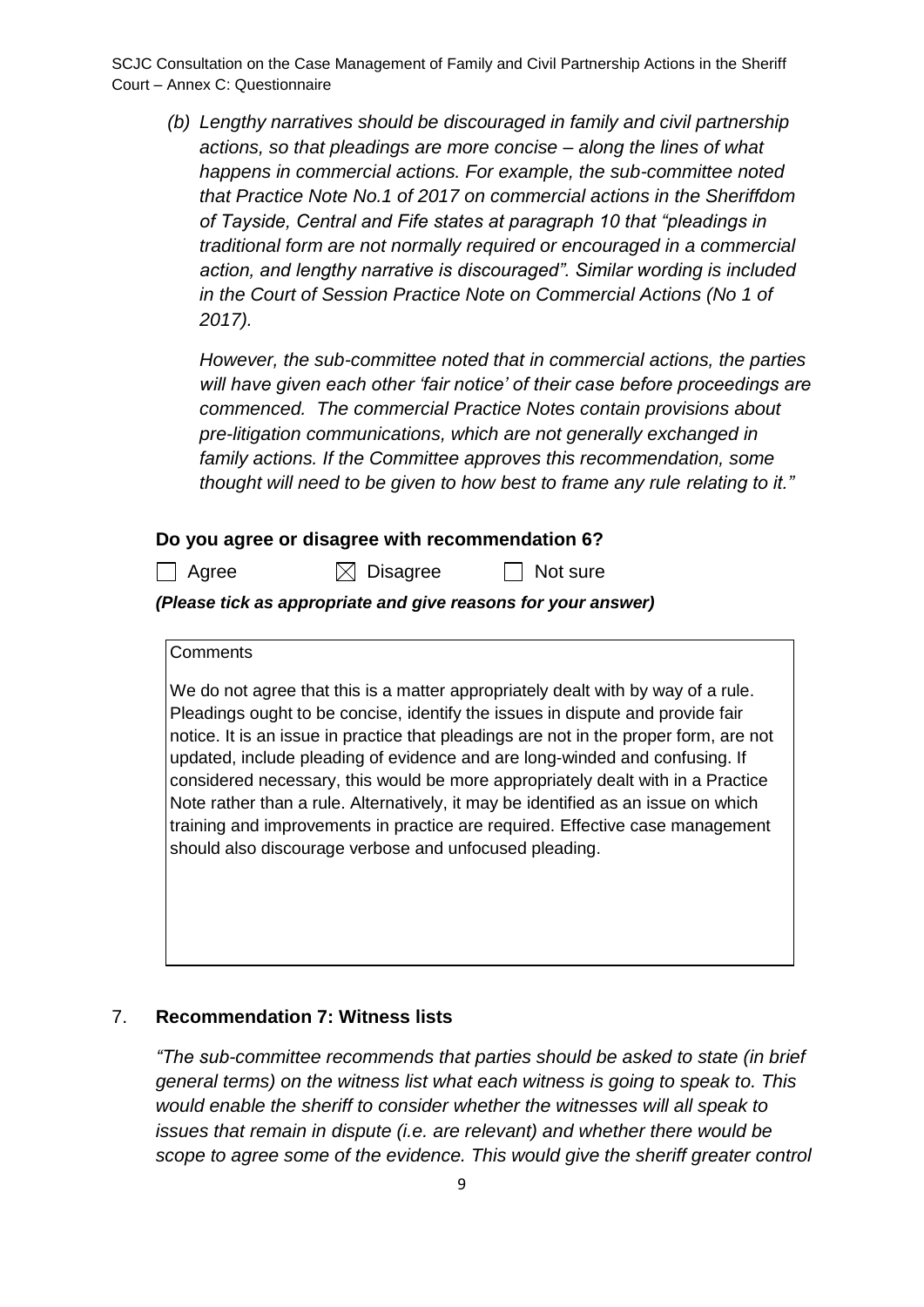*over the point at which a date for proof should be fixed, and for how long it should be scheduled."*

| Do you agree or disagree with recommendation 7?               |                                                                                                                                                                                |  |  |  |
|---------------------------------------------------------------|--------------------------------------------------------------------------------------------------------------------------------------------------------------------------------|--|--|--|
|                                                               | Agree<br>Not sure<br>Disagree                                                                                                                                                  |  |  |  |
| (Please tick as appropriate and give reasons for your answer) |                                                                                                                                                                                |  |  |  |
|                                                               | Comments<br>This ought to be identified prior to the case management hearing at which the<br>proof will be assigned and updated (if necessary) prior to the pre-proof hearing. |  |  |  |
|                                                               |                                                                                                                                                                                |  |  |  |
|                                                               |                                                                                                                                                                                |  |  |  |
|                                                               |                                                                                                                                                                                |  |  |  |

### 8. **Recommendation 8: Judicial continuity**

*"The sub-committee notes that the Fatal Accident Inquiry Rules make provision about judicial continuity. In particular, rule 2.5 provides that, where possible, the same sheriff is to deal with the inquiry from beginning to end. The subcommittee recommends that a similar provision should be applied to family and civil partnership actions. The sub-committee notes that insofar as practicable and feasible, the Sheriffs Principal all encourage judicial continuity in their courts."* 

**Do you agree or disagree with recommendation 8?**

 $\boxtimes$  Agree  $\Box$  Disagree  $\Box$  Not sure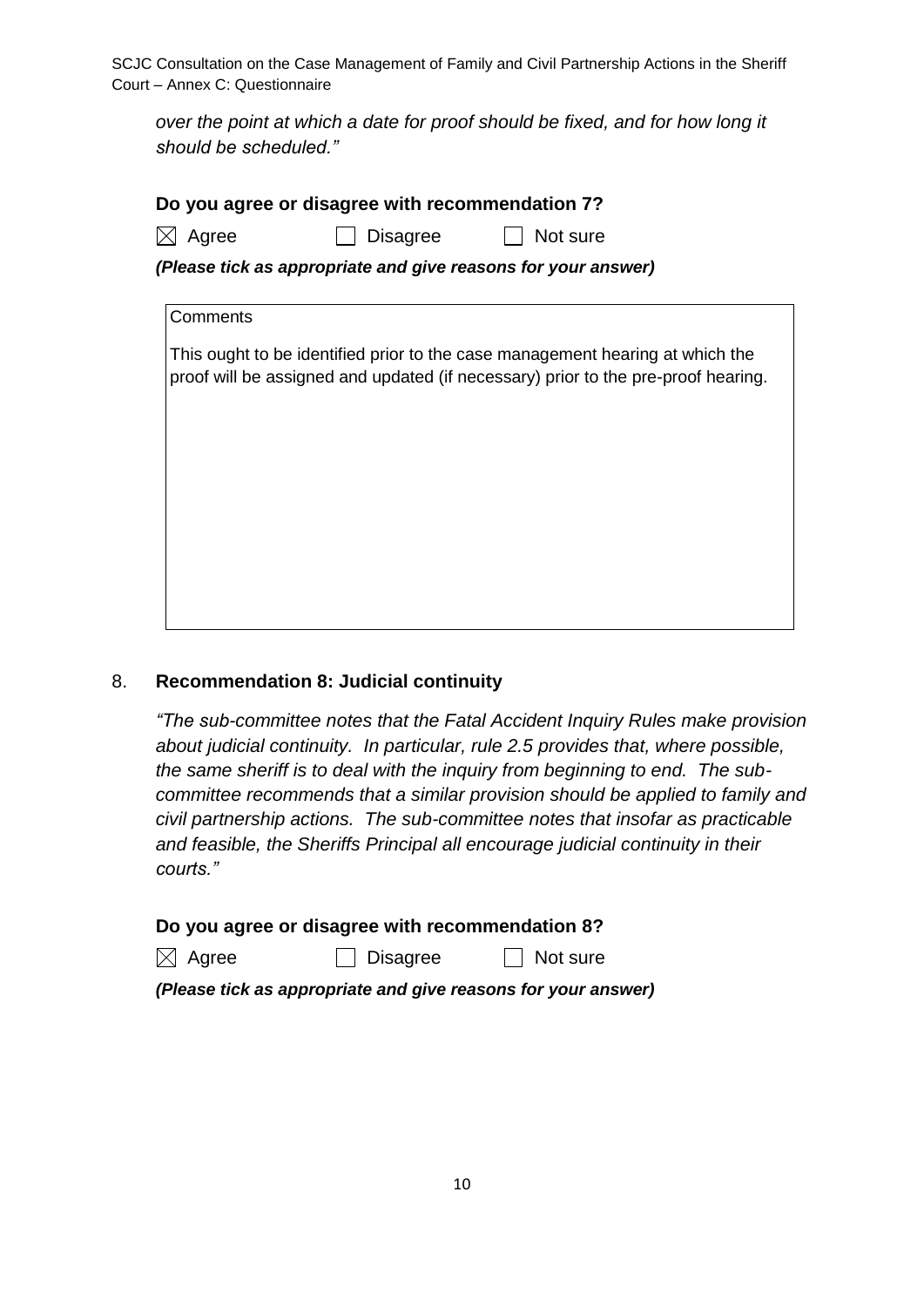It is of great benefit to litigants to have judicial continuity and specialist sheriffs if available.

### 9. **Recommendation 9: Alternative Dispute Resolution**

*"The sub-committee accepts that in principle, the sheriff's power to refer an action to mediation should be widened to apply to all family and civil partnership actions, rather than being restricted to cases involving a crave for a section 11 order. This recommendation is subject to two caveats.*

*Firstly, there is a need to ensure that the rule is not inadvertently applied to a type of action that is not listed in section 1(2) of the Civil Evidence (Family Mediation) (Scotland) Act 1995 (inadmissibility in civil proceedings of information as to what occurred during family mediation). That appears unlikely, as the list is very broadly framed.* 

*Secondly, the sub-committee understands that Scottish Women's Aid has expressed concerns to the Scottish Government about the appropriateness of mediation in cases with a domestic abuse background. The sub-committee noted two points which may address this concern: (i) mediation is a voluntary process, and if a party is unwilling to participate the mediator will not allow it to go ahead; (ii) in the proposed new case management structure, it will be open to parties to move for a proof – or at least raise concerns about the appropriateness of mediation – at the initial case management hearing, which will take place at a very early stage in proceedings, often before there has been a child welfare hearing."*

### **Do you agree or disagree with recommendation 9?**

 $\boxtimes$  Agree  $\Box$  Disagree  $\Box$  Not sure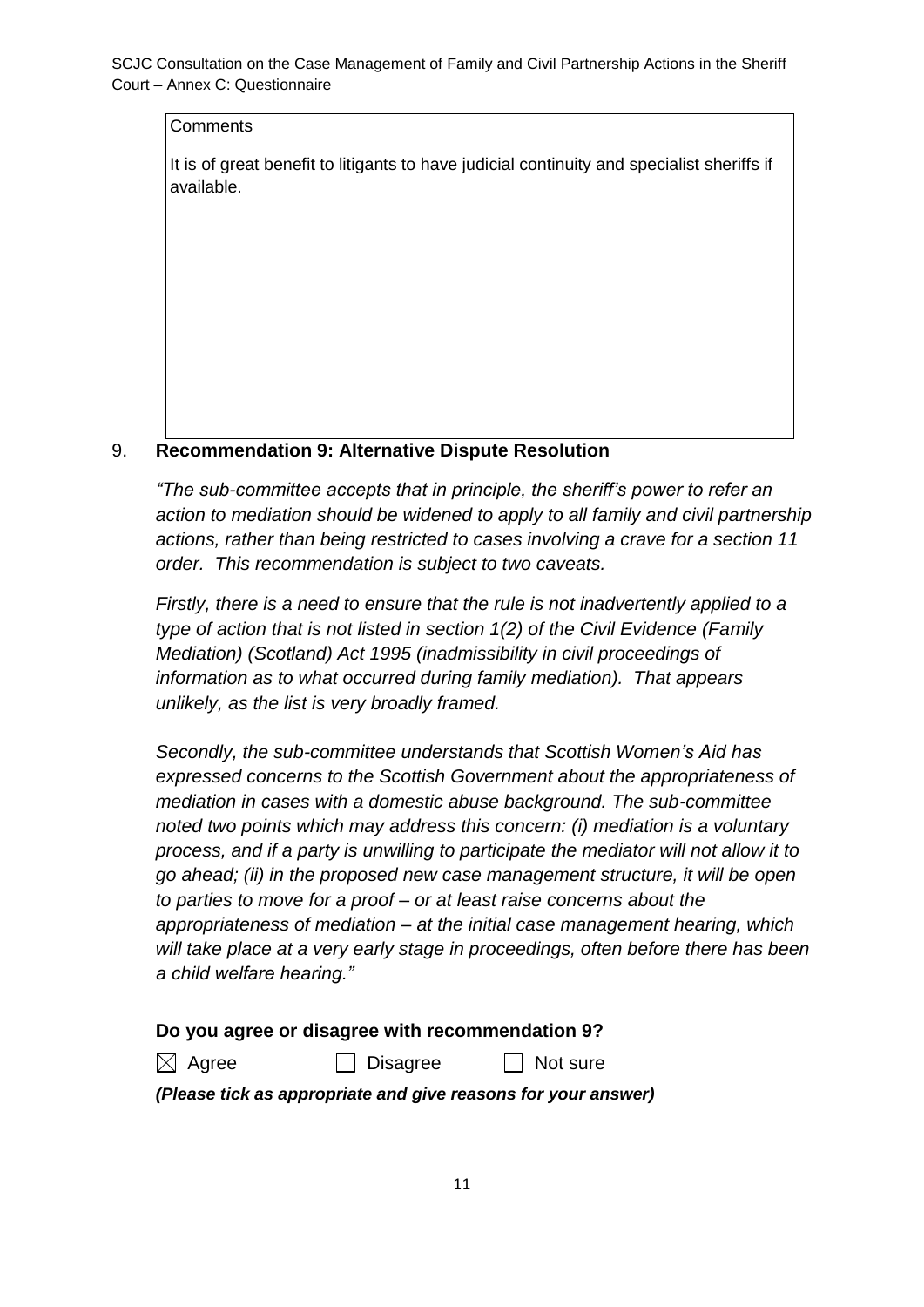**Comments** 

An extended power to refer matters to mediation is to be welcomed, subject of course to the parties being able to address the court on its appropriateness in any given case.

### 10. **Recommendation 10: Expert witnesses**

*"The sub-committee notes that recommendation 117 of the SCCR states:* 

*'The provisions in relation to expert evidence which apply to adoption proceedings should be extended to all family actions and children's referrals.'* 

*The SCCR cites paragraph 4.3.3.2 of Practice Note No 1 of 2006 of the Sheriffdom of North Strathclyde as an example. This states:* 

*'The sheriff should discourage the unnecessary use of expert witnesses. If expert evidence is essential, the sheriff should encourage the joint instruction of a single expert by all parties. If one party instructs an expert report, it should be disclosed to the other parties with a view to the agreement of as much of its contents as possible.'* 

*This paragraph was incorporated into near identical Practice Notes on the Adoption and Children (Scotland) Act 2007 issued in each sheriffdom in 2009.*

*The sub-committee recommends that these points should be added as matters about which the sheriff may make orders at a full case management hearing."*

### **Do you agree or disagree with recommendation 10?**

 $\boxtimes$  Agree  $\Box$  Disagree  $\Box$  Not sure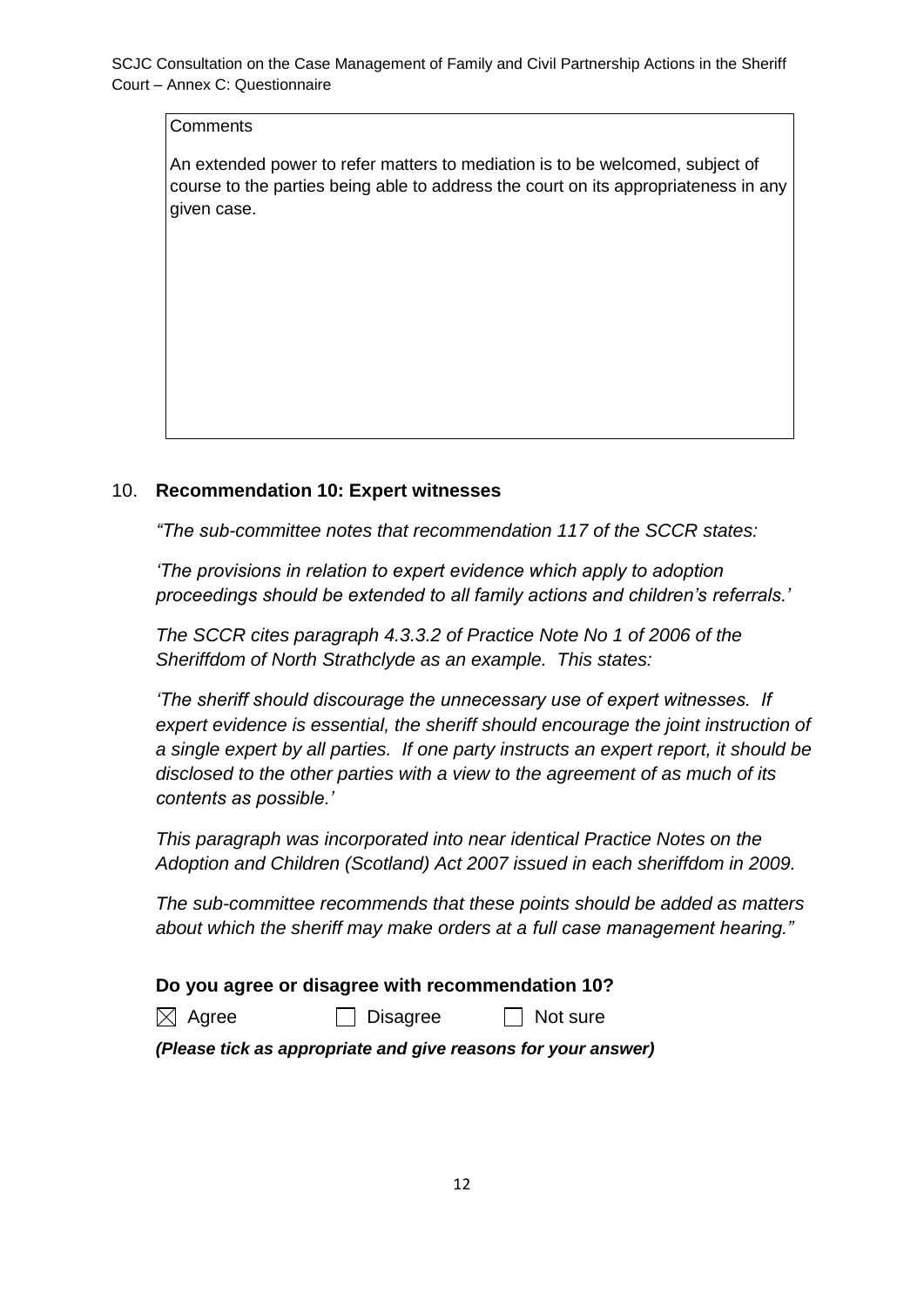Amongst the matters to be canvassed at any case management hearing, whether initial, full or a pre-proof hearing, ought to be whether any expert evidence is to be led. If so, the court ought to be advised as to the nature of that evidence. Whilst parties ought to be encouraged to give consideration to the appointment of a joint expert, it ought to be recognised that they are entitled to instruct their own expert. It should also be recognised that expert reports instructed by a party for the purpose of proceedings are privileged documents. A party cannot be compelled to produce such a report if he or she does not propose to call and rely on the evidence of that expert. However, if experts are to be called, the court ought to have the power to make specific orders as to the date by which the relevant reports should be lodged or exchanged and order that experts discuss matters to narrow the issues in dispute for the assistance of the court.

# 11. **Recommendation 11: Minutes of variation**

*"The sub-committee recommends that minutes of variation should be dealt with under a similar procedure to that which is proposed for the principal proceedings. The sub-committee proposes that when a minute is lodged, the clerk will fix an initial case management hearing and specify the last date for lodging answers. An alternative would be to fix an initial case management hearing only where answers are lodged. The sub-committee does not favour this alternative approach, because it is considered that some sheriffs would be reluctant to grant the application without hearing the parties. Further, the procedure could become complicated in cases where there were applications for permission to lodge answers late.* 

*The initial case management hearing will determine if the issue can be addressed by way of a child welfare hearing, or if a more formal case management process leading to an evidential hearing on the minute and answers will be required.* 

*It is proposed that Chapter 14 (applications by minute) should no longer apply to family or civil partnership actions, and that it would be preferable to insert bespoke provisions into Chapters 33 and 33A."* 

### **Do you agree or disagree with recommendation 11?**

 $\boxtimes$  Agree  $\Box$  Disagree  $\Box$  Not sure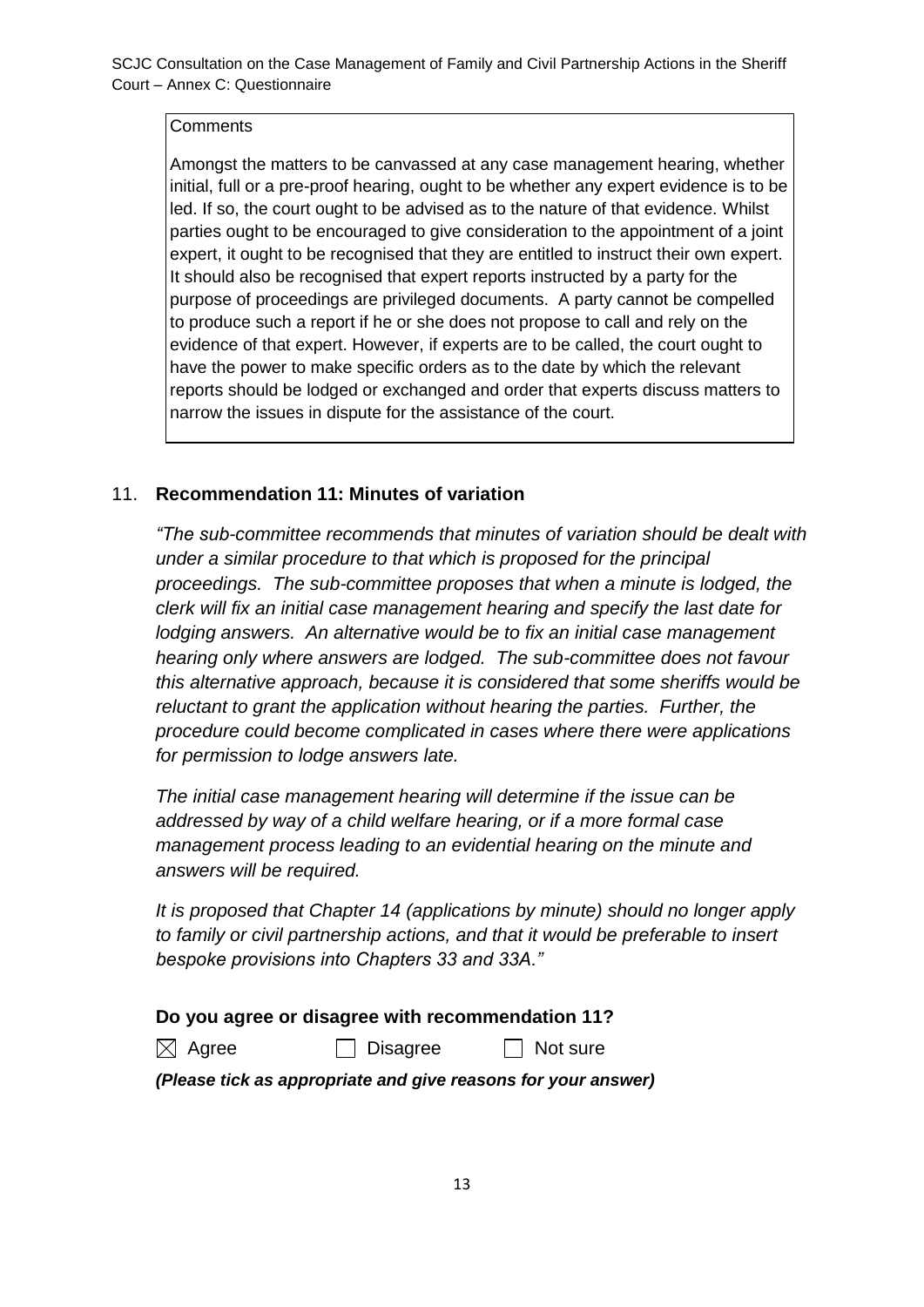It would be sensible for the procedure for minutes for variation to follow the same procedure to that adopted in principal actions.

## 12. **Recommendation 12: Training**

*"The sub-committee recommends that formal training for judiciary and court staff should be delivered, by the Judicial Institute and SCTS respectively, in relation to its proposed new case management structure for family and civil partnership actions."*

This recommendation has been endorsed by both the Committee and the SCJC and the SCJC secretariat will liaise with the Judicial Institute and SCTS once the scope of any rules changes is clearer.

### 13. **Recommendation 13: Legal Aid**

*"The sub-committee recommends that the Committee should liaise with the Scottish Government and the Scottish Legal Aid Board once the scope of any rules changes is clearer."*

This recommendation has been endorsed by both the Committee and the SCJC and the SCJC secretariat will liaise with the Scottish Government and the Scottish Legal Aid Board once the scope of any rules changes is clearer.

# 14. **Cases without a crave for an order under section 11 of the Children (Scotland) Act 1995**

The sub-committee proposes that where the only matter in dispute is a crave for an order under Section 11 of the Children (Scotland) Act 1995, cases could